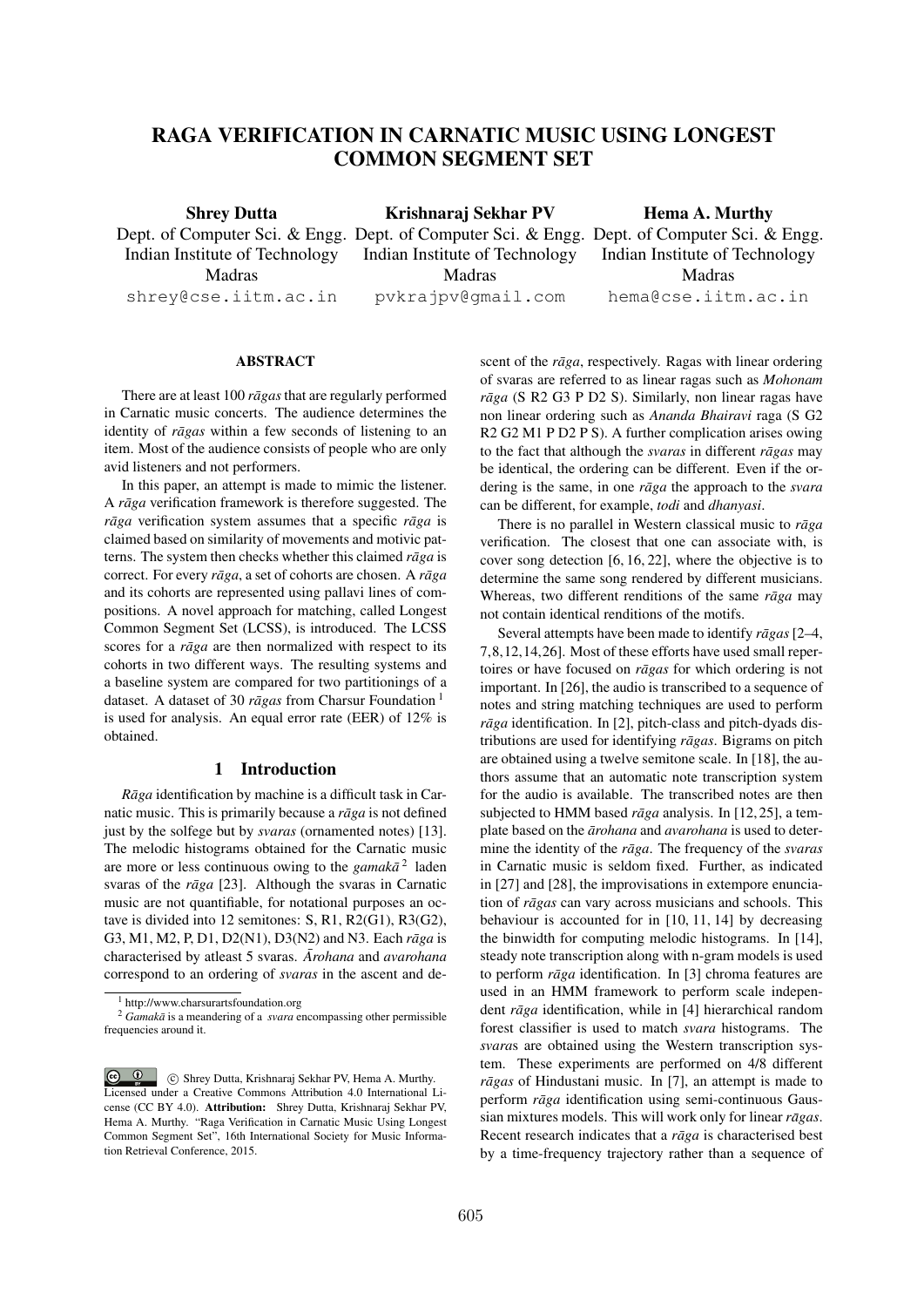|                                     | Vocal           |                 | Instruments     |                 |                               |                | Total            |
|-------------------------------------|-----------------|-----------------|-----------------|-----------------|-------------------------------|----------------|------------------|
|                                     | Male            | Female          | Violin          | Veena           | Saxophone                     | Flute          |                  |
| Number of Ragas                     | 25              | 27              | 8               | 3               | $\overline{c}$                | 2              | (distinct)<br>30 |
| Number of Artists                   | 53              | 37              | 8               | 3               |                               |                | 105              |
| Number of Recordings                | 134             | 97              | 14              | 4               | $\mathfrak{D}_{\mathfrak{p}}$ | 3              | 254              |
| <b>Total Duration of Recordings</b> | 30 <sub>h</sub> | 22 <sub>h</sub> | 3 <sub>h</sub>  | 31 <sub>m</sub> | 10 <sub>m</sub>               | 58 m           | 57 h             |
| Number of Pallavi Lines             | 655             | 475             | 69              | 20              | 10                            | 15             | 1244             |
| Average Duration of Pallavi Lines   | 11 <sub>s</sub> | 8 s             | 10 <sub>s</sub> | 6 s             | 6 s                           | 8 s            | 8 s (avg.)       |
| Total Duration of Pallavi Lines     | 2 h             | 1 h             | 11 m            | 2 <sub>m</sub>  | 55 s                          | 2 <sub>m</sub> | 3 h              |

Table 1. Details of the database used. Durations are given in approximate hours (h), minutes (m) or seconds (s).

quantised pitches [5, 8, 9, 19, 20, 24]. In [19, 20], the *sama* of the tala (emphasised by the *bol* of tabla) is used to segment a piece. The repeating pattern in a bandish in Hindustani Khyal music is located using the sama information. In [8, 19], motif identification is performed for Carnatic music. Motifs for a set of five *ragas* are defined and marked carefully by a musician. Motif identification is performed using hidden Markov models (HMMs) trained for each motif. Similar to [20], motif spotting in an  $\bar{a}$ *lapana* in Carnatic music is performed in [9]. In [24], a number of different similarity measures for matching melodic motifs of Indian music was attempted. It was shown that the intra pattern melodic motif has higher variation for Carnatic music in comparison with that of Hindustani music. It was also shown that the similarity obtained is very sensitive to the measure used. All these efforts are ultimately aimed at obtaining typical signatures of *rāgas*. It is shown in [9] that there can be many signatures for a given *rāga*. To alleviate this problem in [5], an attempt was made to obtain as many signatures for a *raga* by comparing lines of compositions. Here again, it was observed that the typical motif detection was very sensitive to the distance measure chosen. Using typical motifs/signatures for *raga* identification is not scalable, when the number of *rāgas* under consideration increases.

In this paper, this problem is addressed in a different way. The objective is to mimic a listener in a Carnatic music concert. There are at least 100 *ragas* that are actively performed today. Most listeners identify *ragas* by referring to the compositions with similar motivic patterns that they might have heard before. In *rāga* verification, a *rāga*'s name (claim) and an audio clip is supplied. The machine has to primarily verify whether the clip belongs to a given *r* $\bar{a}$ *ga* or not.

This task therefore requires the definition of cohorts for a *rāga*. Cohorts of a given *rāga* are the ragas which have similar movements while at the same time have subtle differences, for example, *darbar* and  $n\bar{a}yaki$ . In *darbar* raga, G2 is repeated twice in *avarohana*. The first is more or less flat and short, while the second repetition is inflected. The G2 in  $n\bar{a}yaki$  is characterised by a very typical *gamaka*. In order to verify whether a given audio clip belongs to a claimed *rāga*, the similarity is measured with respect to the claimed *raga* and compared with its cohorts using a novel algorithm called *longest common segment set* (LCSS). LCSS scores are then normalized using *Z* and *T* norms [1, 17].

The rest of the paper is organised as follows. Section 2 describes the dataset used in the study. Section 3 describes the LCSS algorithm and its relevance for *raga* verification. As the task is *rāga* verification, score normalisation is crucial. Different score normalisation techniques are discussed in Section 4. The experimental results are presented in Section 5 and discussed in Section 6. The main conclusions drawn from the key results in this paper are discussed in Section 7

# 2 Dataset used

Table 1 gives the details of the dataset used in this work. This dataset is obtained from the Charsur arts foundation 3. The dataset consists of 254 vocal and instrument live recordings spread across 30 *rāgas*, including both target ragas and their cohorts. For every new *raga* that needs to be verified, templates for the *rāga* and its cohorts are required.

#### 2.1 Extraction of pallavi lines

A composition in Carnatic music is composed of three parts, namely, *pallavi*, *anupallavi* and *caranam*. It is believed that the first phrase of the first *pallavi* line of a composition contains the important movements in a *rāga*. A basic sketch is initiated in the *pallavi* line, developed further in the *anupallavi* and *caranam* [21] and therefore contains the gist of the *rāga*. The algorithm described in [21] is used for extracting *pallavi* lines from compositions. Details of the extracted pallavi lines are given in Table 1. Experiments are performed on template and test recordings, selected from these pallavi lines, as discussed in greater detail in Section 5.

#### 2.2 Selection of cohorts

Wherever possible 4-5 *rāgas* are chosen as cohorts of every *rāga*. The cohorts of every *rāga* were defined by a professional musician. Professionals are very careful about this as they need to ensure that during improvisation, they do not accidentally sketch the cohort. Interestingly, as indicated by the musicians, cohorts need not be symmetric. A  $r\bar{a}g\bar{a}$  *A* can be similar in movement to a  $r\bar{a}g\bar{a}$  *B*, but  $r\bar{a}ga \, B$  need not share the same commonality with  $r\bar{a}ga$ *A*. The identity of *rāga B* may depend on phrases similar to  $r\bar{a}qa$  *A* with some additional movement. For example,

<sup>3</sup> http://www.charsurartsfoundation.org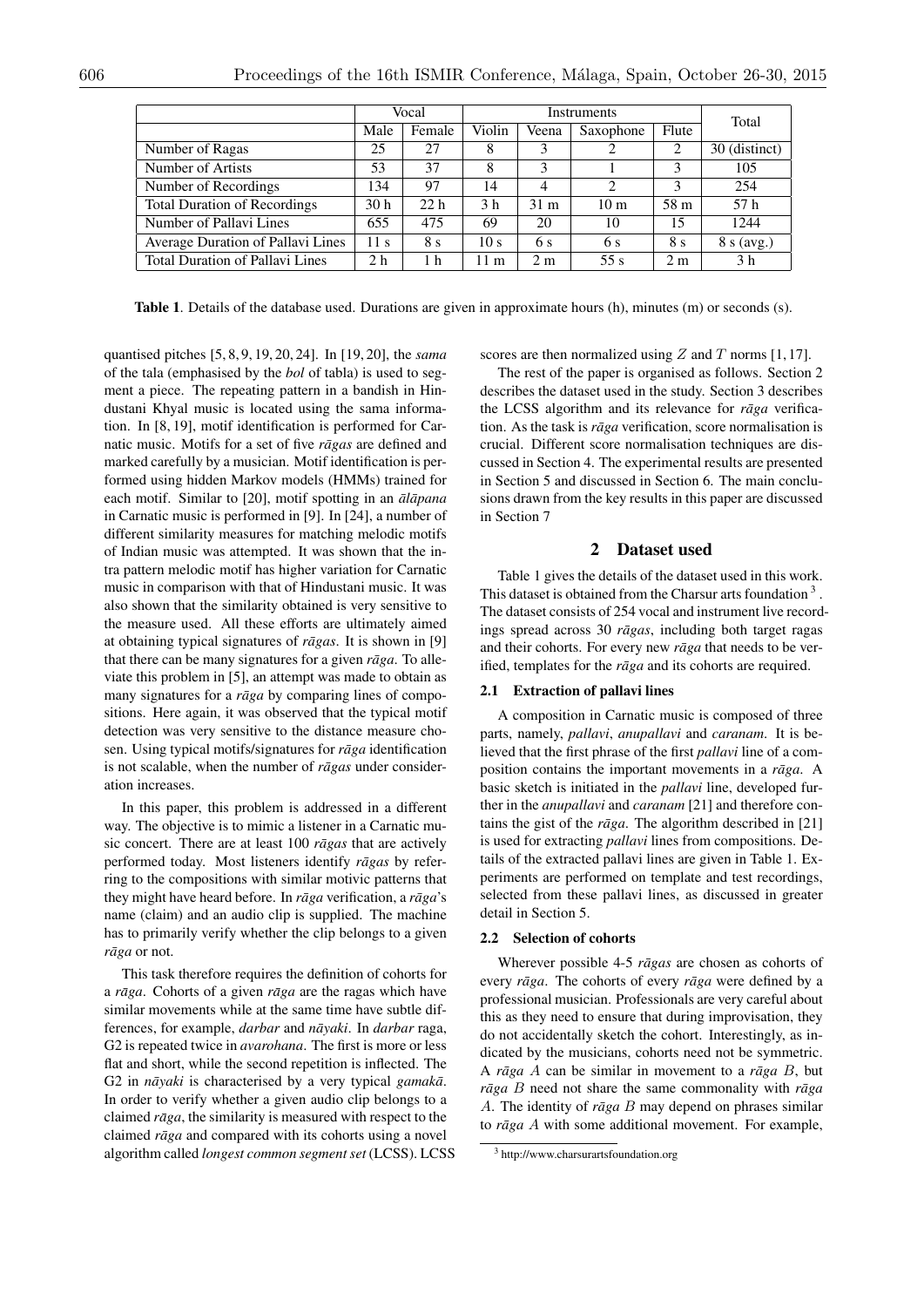to identify the  $r\bar{a}g$  *a* Indolam, the phrase G2 M1 D1 N2 S is adequate, while Jayantashree *raga* requires the phrase G2 M1 D1 N2 S N2 D1 P M1 G2 S.

# 3 Longest common segment set

In *rāga* verification, matching needs to be performed between two audio clips. The number of similar portions could be more than one and spread across the entire clip. Therefore, there is a need for a matching approach that can find these similar portions without issuing large penalties for gaps in between them. In this section, a novel algorithm called Longest Common Segment Set is described which attempts to do the same.

Let  $X = \langle x_1, \cdots, x_m; x_i \in \mathbb{R}; i = 1 \cdots m \rangle$  be a sequence of *m* symbols and  $Y = \langle y_1, \cdots, x_n; y_j \in \mathbb{R}; j =$  $1 \cdots n$  be a sequence of *n* symbols where  $x_i$  and  $y_j$  are the tonic normalized pitch values in cents [9]. The similarity between two pitch values,  $x_i$  and  $y_j$ , is defined as

$$
sim(x_i, y_j) = \begin{cases} 1 - \frac{|x_i - y_j|^3}{(3s_t)^3} & if \mid x_i - y_j \mid < 3s_t \\ 0 & otherwise \end{cases}
$$
(1)

where  $s_t$  represents a semitone in cents. Due to different styles of various musicians, an exact match between two pitch values contributing to the same *svara* cannot be expected. Hence, in this paper a leeway of 3 semitones is allowed between pitch values. Musically two pitch values, 3 semitones apart, cannot be called similar but this issue is addressed by the cubic nature of the similarity function. The function reaches its half value when the difference in two symbols is approximately half a semitone. Therefore, higher similarity scores are obtained when the corresponding pitch values are at most half a semitone apart.

A common subsequence  $Z_{XY}$  in sequences  $X$  and  $Y$  is defined as

$$
Z_{XY} = \begin{cases} \langle (x_{i_1}, y_{j_1}), \cdots, (x_{i_p}, y_{j_p}) \rangle \\ 1 \leq i_1 < \cdots < i_p \leq m \\ 1 \leq j_1 < \cdots < j_p \leq n \\ \lim_{k=1, \cdots, p} (x_{i_k}, y_{j_k}) \geq \tau_{sim} \end{cases} \tag{2}
$$

where  $\tau_{sim}$  is a threshold which decides the membership of the symbol pair  $(x_{i_k}, y_{j_k})$  in a subsequence  $Z_{XY}$ . The value of  $\tau_{sim}$  is decided empirically based on the domain of the problem as discussed in Section 5. An example common subsequence is shown with red color in Figure 1.

## 3.1 Common segments

Continuous symbol pairs in a common subsequence are referred to as a segment. Two different types of segments are defined, namely hard and soft segments.

Hard segment is a group of common subsequence symbols such that there are no gaps in between as shown in green color in Figure 1. Then a hard segment, starting with



Figure 1. An example of a common segment set between two sequences representing the real data

a symbol pair  $(x_i, y_j)$ , must be of the form

$$
H_{X_iY_j}^l = \begin{cases} \langle (x_i, y_j), (x_{i+1}, y_{j+1}), \cdots, (x_{i+l}, y_{j+l}) \rangle \\ 1 \le i < i+1 < \cdots < i+l \le m \\ 1 \le j < j+1 < \cdots < j+l \le n \end{cases} \tag{3}
$$

where  $l + 1$  represents the length of the hard segment. The score of the  $k^{th}$  hard segment  $H^l_{X_{i_k}Y_{j_k}}$  is defined as

$$
hc\left(H_{X_{i_k}Y_{j_k}}^l\right) = \sum_{d=0}^l sim\left(x_{i_k+d}, y_{j_k+d}\right) \tag{4}
$$

Soft segment is a group of common subsequence symbols where gaps are permitted with a penalty. Therefore, a soft segment consists of one or more hard segments (shown with blue color in Figure 1). The gaps between the hard segments decides the penalty assigned. Thus, the score of the  $k^{th}$  soft segment  $S_{X_{i_k}Y_{j_k}}$ , consisting of *r* hard segments, is defined as

$$
sc\left(S_{X_{i_k}Y_{j_k}}\right) = \sum_{s=1}^r hc\left(H_{X_{i_k}Y_{j_k}}'\right) - \gamma \rho \tag{5}
$$

where  $\gamma$  is the total number of gaps between *r* hard segments and  $\rho$  is the penalty for each gap. The number of hard segments to be included in a soft segment is decided by the running score of the soft segment. The running score of the soft segment increases during the hard segment and decreases during the gap due to penalties as shown in gray-scale in Figure 1. During a gap, if the running score decreases below a threshold  $\tau_{rc}$  (or becomes almost white in Figure 1) then that gap is ignored and all the hard segments, encountered before it, are included into a soft segment.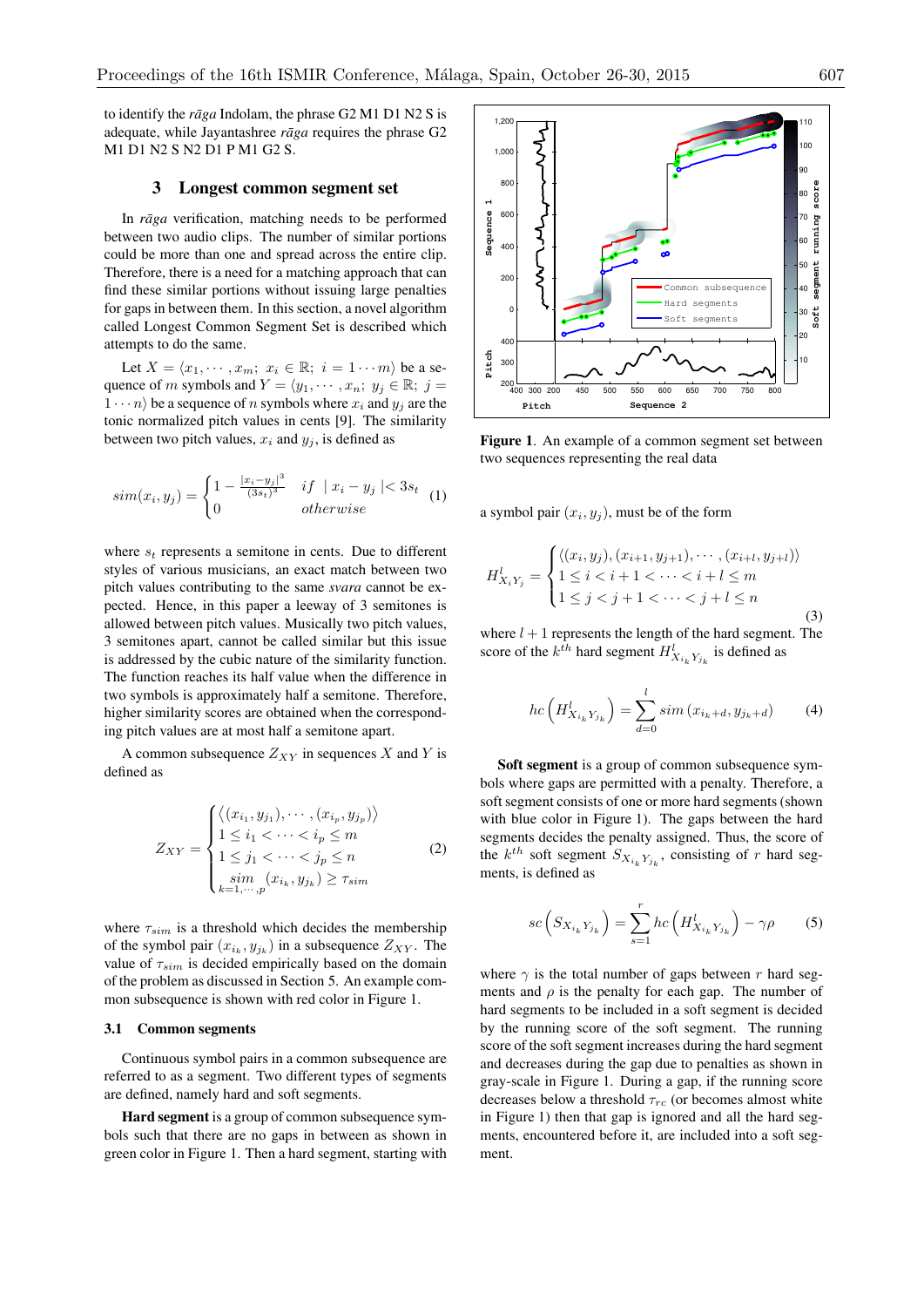#### 3.2 Common segment set

All segments together correspond to a segment set. The score of a segment set (*ss*) is defined as

$$
score(s_{SXY}) = \frac{\sum_{k=1}^{p} c\left(Z_{X_{i_k}Y_{j_k}}\right)^2}{\min(m, n)^2}
$$
 (6)

where *p* is the number of segments, *c* refers to the score computed in either  $(4)$  or  $(5)$  and  $Z$  refers to a segment (hard or soft). This equation gives preference to longer segments. For example, in case 1, there are 10 segments each of length 2 and in case 2, there are 4 segments each of length 5. In both the cases the total length of the segments is 20 but in (6), case 1 is scored as 0.1 and case 2 is scored as 0.25 when the denominator is taken to be  $20^2$ . Longer matched segments could be considered as a phrase or an essential part of it. Whereas, shorter matched segments could generally mean noise. Therefore, there is a heavier penalty for shorter segments.

## 3.3 Longest common segment set

Longest common segment set (lcss) is a segment set with maximum score value as defined in  $(7)$ .

$$
less_{XY} = argmax_{ss_{XY}} (score(s_{SXY}))
$$
 (7)

Therefore, lcss can be obtained by maximizing score in (6) using dynamic programming.

# 3.4 Dynamic Programming algorithm to find longest common segment set

The algorithm for finding the optimum soft segment set is given in Algorithm 1. Optimum hard segment sets are found similarly. In the algorithm, tables *c* and *s* are used for storing the running score and the score of the common segment sets, respectively. Table *a* is used for storing the partial scores from *s*. Table *d* is maintained for backtracking the path of the LCSS. The arrows represent the subpath to take while backtracking (up, left or cross). Input sequences to function LCSS are appended with symbols  $\phi_x$ and  $\phi_y$  such that their similarity with any symbol is 0. This is mainly required to compute the last row and column of score table. On similarity, line 8 updates the running score with a value based on the similarity, whereas line 9 updates the score using the previous diagonal entry. When symbols are dissimilar a gap is found. Lines 12 and 19 are used to penalize the running score. If it is an end of the segment then line 14 and 21 updates score as per (6). Line 26 updates table *a* with the score value of the current segment set when the beginning of a new segment is encountered. When a gap is encountered line 28 updates it to  $-1$ . To find the longest common segment set, backtracking is performed to obtain the path in table *d* that has the maximum score as given by table s. The boundaries of soft segments can be found using the cost values while tracing the path.

### 4 Raga Verification

Let  $T_{r\bar{a}ga} = \{t_1, t_2, \cdots, t_{N_{r\bar{a}ga}}\}$  represent a set of template recordings, where 'raga' refers to the name of the Algorithm 1 Algorithm for Soft-Longest Common Segment Set Data:

*c* - table of size  $(m+2) \times (n+2)$  for storing running score *s* - table of size  $(m+2) \times (n+2)$  for storing score *d* - table of size  $(m+2) \times (n+2)$  for path tracking

*a* - table of size  $(m+2) \times (n+2)$  for storing partial scores.

1: **function** LCSS  $(\langle x_1, \cdots, x_m, \phi_x \rangle, \langle y_1, \cdots, y_n, \phi_y \rangle)$ <br>2: Initialize 1<sup>st</sup> row and column of *c*, *s*, *d* and *a* to 0 Initialize  $1^{st}$  row and column of *c*, *s*, *d* and *a* to 0 3:  $p \leftarrow \min(m, n)$ <br>4: **for**  $i \leftarrow 1$  to  $m$ . 4: **for**  $i \leftarrow 1$  to  $m + 1$  **do**<br>5: **for**  $i \leftarrow 1$  to  $n + 1$ 5: **for**  $j \leftarrow 1$  to  $n + 1$  **do**<br>6: **if**  $\sin(x_i, y_i) > \tau$ . 6: **if**  $\textit{sim}(x_i, y_j) > \tau_{sim}$  then 7:  $d_{i, j} \leftarrow " \nwarrow"$ 8:  $c_{i,j} \leftarrow c_{i-1,j-1} + \left( \frac{\sin(x_i, y_j) - \tau_{sim}}{1 - \tau_{sim}} \right)$ 9:  $s_{i, j} \leftarrow s_{i-1, j-1}$ <br>
10: **else if**  $c_{i-1, i} \leq c_{i, j}$ 10: **else if**  $c_{i-1, j} < c_{i, j-1}$  then 11:  $d_{i,j} \leftarrow " \uparrow"$ 12:  $c_{i,j} \leftarrow \max(c_{i-1,j} - \rho, 0)$ <br>13: **if**  $d_{i-1,i} = \sqrt[n]{\ }$  **then** if  $d_{i-1, j} = \sqrt{\alpha} \sum_{j=1}^{n} \sum_{j=1}^{n} p_j$ 14:  $s_{i, j} \leftarrow \frac{a_{i-1, j} * p^2 + c_{i-1, j}^2}{p^2}$ 15: else 16:  $s_{i, j} \leftarrow s_{i-1, j}$ 17: else 18:  $d_{i,j} \leftarrow " \leftarrow "$ <br>
19:  $c_{i,j} \leftarrow \max(c_i$ 19:  $c_{i, j} \leftarrow \max(c_{i, j-1} - \rho, 0)$ <br>20: **if**  $d_{i, j-1} = {a \sum_{i} a_{i}}$ , then if  $d_{i, j-1} = \sqrt[n]{x}$  then 21:  $s_{i, j} \leftarrow \frac{a_{i, j-1} * p^2 + c_{i, j-1}^2}{p^2}$ 22: else 23:  $s_{i, j} \leftarrow s_{i, j-1}$ 24:  $q \leftarrow \max(a_{i-1,j-1}, a_{i-1,j}, a_{i,j-1})$ 25: **if**  $q = -1$  and  $d_{i, j} = " \nwarrow"$  **then** 26:  $a_{i, j} \leftarrow s_{i-1, j-1}$ <br>27: **else if**  $c_{i, j} < \tau_{rc}$  the else if  $c_{i,j} < \tau_{rc}$  then 28:  $a_{i,j} \leftarrow -1$ <br>29. **else** else 30:  $a_{i,j} \leftarrow q$ 

*rāga* and  $N_{\text{rāga}}$  is the total number of templates for that *rāga*. During testing, an input test recording, X, with a *claim* is tested against all the template recordings of the claimed  $r\bar{a}ga$ . The final score is computed as given in  $(8)$ .

score 
$$
(X, claim) = \max_{Y \in T_{claim}} (score (less_{XY}))
$$
 (8)

The final decision, of accepting or rejecting the claim, directly based on this score could be erroneous. Score normalisation with cohorts is essential to make a decision, especially when the difference between two *rāgas* is subtle.

#### 4.1 Score Normalization

LCSS scores corresponding to correct and incorrect claims are referred as true and imposter scores, respectively. If the imposter is a cohort  $r\bar{a}ga$ , then the imposter score is also referred as cohort score. Various score normalization techniques are discussed in the literature for speech recog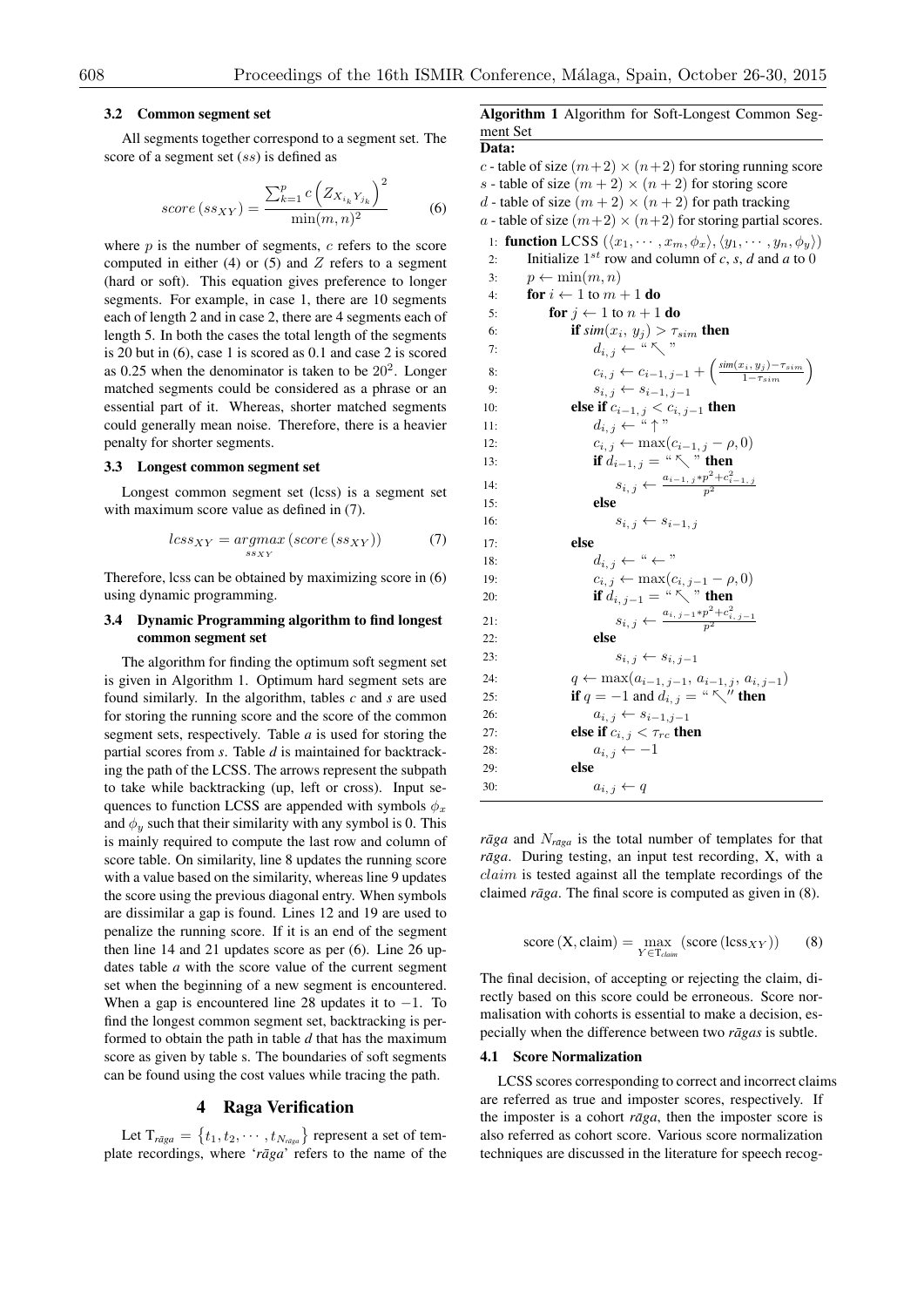nition, speaker/language verification and spoken term detection [1, 17].

# Zero normalization (*Z*-norm) uses the mean and variance estimate of cohort scores for scaling. The advantage of *Z*-norm is that the normalization parameters can be estimated off-line. Template recordings of a *raga* are tested against template recordings of its cohorts and the resulting scores are used to estimate a *raga* specific mean and variance for the imposter distribution. The normalized scores using *Z*-norm can be calculated as

score (X, claim) = 
$$
\frac{\text{score}(X, claim) - \mu_I^{\text{claim}}}{\sigma_I^{\text{claim}}}
$$
 (9)

where  $\mu_I^{\text{claim}}$  and  $\sigma_I^{\text{claim}}$  are the estimated imposter parameters for the claimed *rāga*.

Test normalization (*T*-norm) is also based on a mean and variance estimation of cohort scores for scaling. The normalization parameters in *T*-norm are estimated online as compared to their offline estimation in *Z*-norm. During testing, a test recording is tested against template recordings of cohort *rāgas* and the resulting scores are used to estimate mean and variance parameters. These parameters are then used to perform the normalization given by (9).

The test recordings of a *rāga* may be scored differently against templates corresponding to the same *raga* or imposter *rāga*. This can cause overlap between the true and imposter score distributions. *T*-norm attempts to reduce this overlap. The templates that are stored and the audio clip that is used during test can be from different environments.

# 5 Performance evaluation

In this section, we describe the results of  $r \bar{a} g a$  verification using LCSS algorithm in comparison with Rough Longest Common Subsequence (RLCS) algorithm [15] and Dynamic Time Warping (DTW) algorithm using different normalizations.

# 5.1 Experimental configuration

Only 17 *rāgas* out of 30 were used for *rāga* verification as only for 17 *rāgas* sufficient number of relevant cohorts could be obtained from the 30 *ragas*. This is due to nonsymmetric nature of the cohorts as discussed in Section 2. For *rāga* verification, 40% of the pallavi lines are used as templates and remaining 60% are used for testing. This partitioning of dataset is done into two ways, referred as D1 and D2. In D1, the variations of a pallavi line might fall into both templates and test though it is not necessary. Variations of a pallavi line are different from the pallavi line due to improvisations. In D2, these variations can either belong to template or they all belong to test but strictly not present in both. The values of thresholds  $\tau_{sim}$  and  $\tau_{rc}$  are empirically chosen as 0.45 and 0.5, respectively. Penalty,  $\rho$ , issued for gaps in segments is empirically chosen as 0.5.

### 5.2 Results

Table 2 and Figure 2 show the comparison of LCSS with DTW and RLCS using different normalizations. Equal Er-

| Algorithm     | Dataset        | No Norm | $Z$ -norm | $T$ -Norm |
|---------------|----------------|---------|-----------|-----------|
| <b>DTW</b>    | D1             | 27.78   | 29.88     | 17.45     |
|               | D <sub>2</sub> | 40.81   | 40.03     | 35.96     |
| <b>RLCS</b>   | D1             | 24.43   | 27.22     | 14.87     |
|               | D <sub>2</sub> | 41.72   | 42.58     | 41.20     |
| LCSS (hard)   | D1             | 29.00   | 31.75     | 15.65     |
|               | D <sub>2</sub> | 40.28   | 40.99     | 34.11     |
| $LCSS$ (soft) | D1             | 21.89   | 24.11     | 12.01     |
|               | D <sub>2</sub> | 37.24   | 38.96     | 34.57     |

Table 2. EER(%) for different algorithms using different normalizations on different datasets.

ror rate (EER) refers to a point where false alarm rate and miss rate is equal. For *T*-norm, the best 20 cohort scores were used for normalization. LCSS (soft) with *T*-norm performs best for D1 around the EER point, and for high miss rates and low false alarms, whereas it performs poorer than LCSS (hard) for low miss rates and high false alarms. This behavior appears to be reversed for D2. The magnitude around EER is much greater for D2. This is because, none of the variations of the pallavi lines in test are present in the templates. It is also shown that RLCS performs poorer than any other algorithms for D2. The curves also show no improvements for *Z*-norm compared to baseline with no normalization. This can happen due to the way normalization parameters are estimated for *Z*-norm. For example, some of the templates, which may not be similar to the test, can be similar to some of the cohorts' templates, resulting in higher mean. This would not have happened in *T*-norm where the test itself is tested against the cohorts' templates.

### 6 Discussion

In this section, we discuss how LCSS (hard) and LCSS (soft) can be combined to achieve better performance. We also verify that *T*-norm reduces the overlap between true and imposter scores.

### 6.1 Combining hard-LCSS and soft-LCSS

Instead of selecting a threshold, we will assume that a true claim is correctly verified when its score is greater than all the cohort scores. Similarly, a false claim is correctly verified when its score is lesser than atleast one of the cohort scores. Table 3 shows the number of claims correctly verified only by hard-LCSS, only by soft-LCSS, by both and by neither of them. It is clear that there is an overlap between the correctly verified claims of hard-LCSS and soft-LCSS. Nonetheless, the number of claims distinctly verified by both is also significant. Therefore, the combination of these two algorithms could result in a better performance.

# 6.2 Reduction of overlap in score distribution by *T*-norm

Figure 3 shows the effect of *T*-norm on the distribution of hard-LCSS scores. It is clearly seen that the overlap, between the true and imposter score distributions, is reduced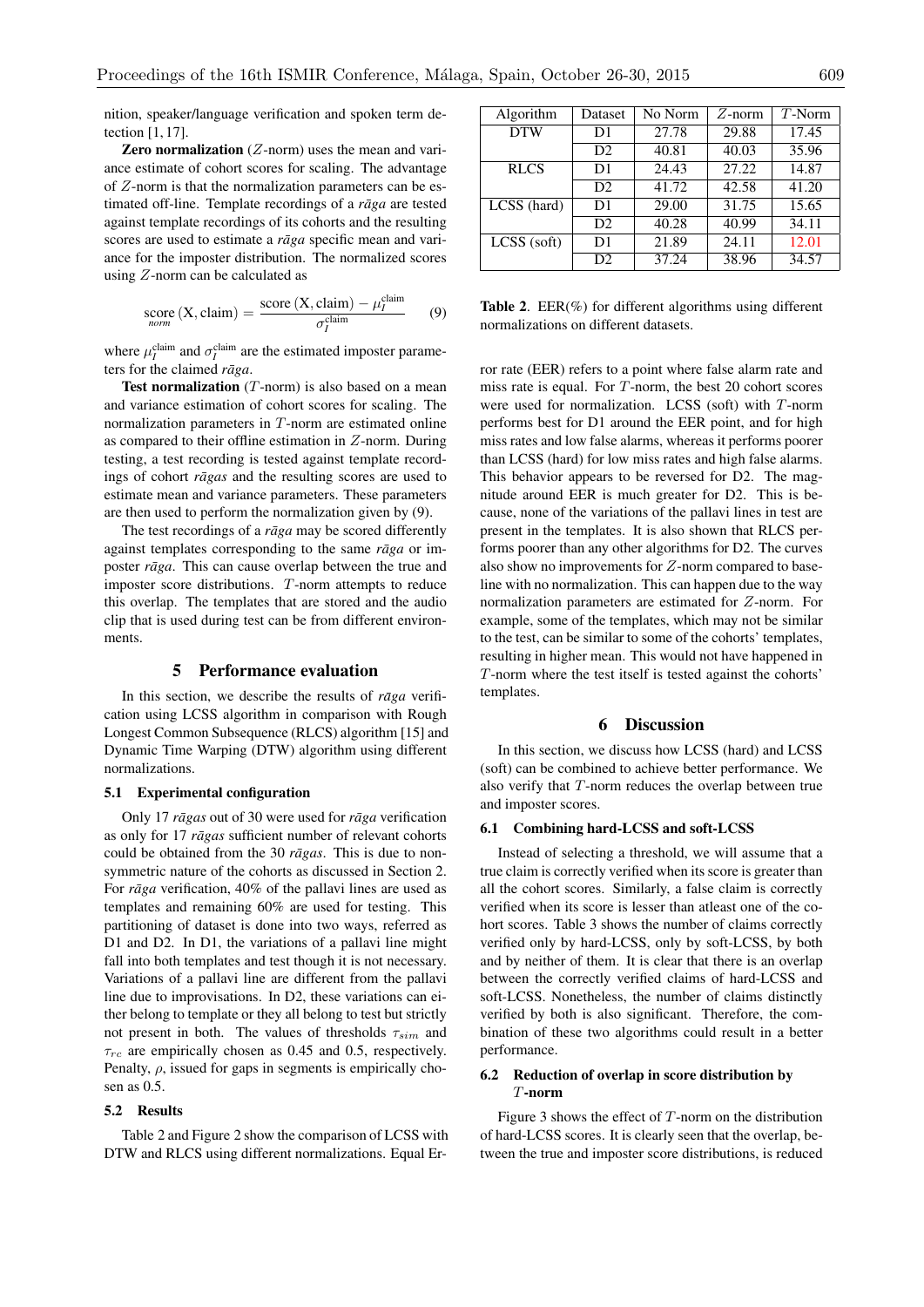

Figure 2. DET curves comparing LCSS algorithm with different algorithms using different score normalizations

| Dataset        | Claim- | Hard- | Soft- | <b>B</b> oth | Neither |
|----------------|--------|-------|-------|--------------|---------|
|                | type   | only  | only  |              |         |
| D1             | True   | 23    | 55    | 289          | 77      |
|                | False  | 46    | 78    | 1745         | 54      |
| D <sub>2</sub> | True   | 47    | 23    | 155          | 220     |
|                | False  | 99    | 75    | 1585         | 168     |

Table 3. Number of claims correctly verified by hard-LCSS only, by soft-LCSS only, by both and by neither of them for D1 and D2 using *T*-norm



Figure 3. Showing the effect of *T*-norm on the score distribution

significantly. For visualization purposes, the true score distributions are scaled to zero mean and unit variance and corresponding imposter score distributions are scaled appropriately.

### 6.3 Scalability of *rāga* verification

The verification of a *raga* depends on the number of its cohort *rāgas* which are usually 4 or 5. Since it does not depend on all the  $r\bar{a}gas$  in the dataset, as in  $r\bar{a}ga$  identification, any number of  $r\bar{a}gas$  can be added to the dataset.

## 7 Conclusion and future work

In this paper, we have proposed a different approach to *rāga* analysis in Carnatic music. Instead of *rāga* identification, *rāga* verification is performed. A set of cohorts for every *rāga* is defined. The identity of an audio clip is presented with a claim. The claimed *raga* is verified by comparing with the templates of the claimed  $r\bar{a}ga$  and its cohorts by using a novel approach. A set of 17 *ragas* and its cohorts constituting 30 *ragas* is tested using appropriate score normalization techniques. An equal error rate of about 12% is achieved. This approach is scalable to any number of *rāgas* as the given *rāga* and its cohorts need to be added to the system.

# 8 Acknowledgments

This research was partly funded by the European Research Council under the European Unions Seventh Framework Program, as part of the CompMusic project (ERC grant agreement 267583). We are grateful to Padmasundari for selecting the cohorts.

# 9 References

- [1] R. Auckentaler, M Carey, and H Lloyd-Thomas. Score normalisation for text-independent speaker verification systems. *Digital Signal Processing*, 10:42–54, 2000.
- [2] P Chordia and A Rae. Raag recognition using pitchclass and pitch-class dyad distributions. *In Proceedings of International Society for Music Information Retrieval Conference*, pages 431–436, 2007.
- [3] Pranay Dighe, Parul Agarwal, Harish Karnick, Siddartha Thota, and Bhiksha Raj. Scale independent raga identification using chromagram patterns and swara based features. In *Proceedings of IEEE International Conference on Multimedia and Expo Workshops*, pages 1–4, 2013.
- [4] Pranay Dighe, Harish Karnick, and Bhiksha Raj. Swara histogram based structural analysis and identification of indian classical ragas. In *Proceedings of 14th International Society for Music Information Retrieval Conference*, pages 35–40, 2013.